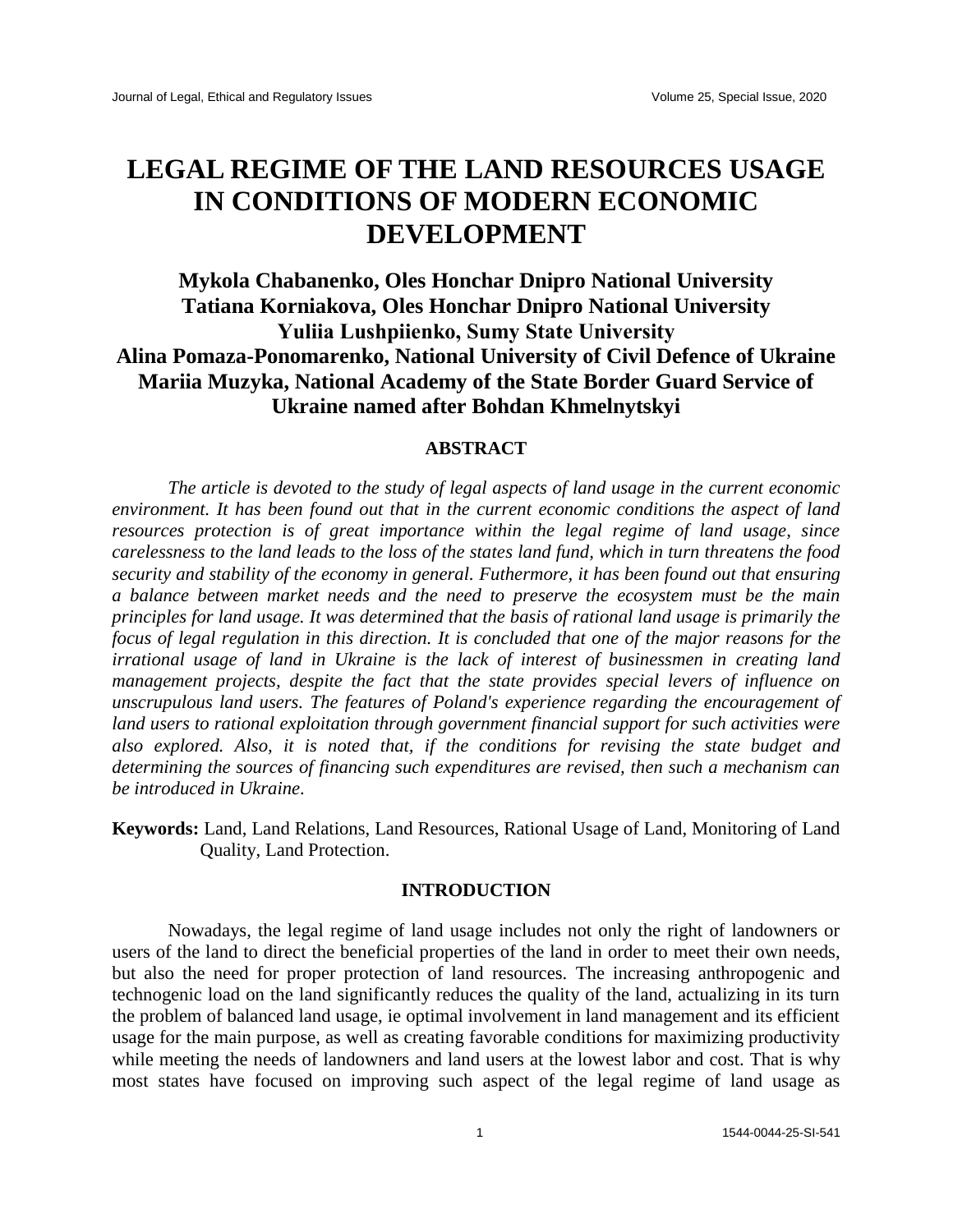protection, as a result the legal regulation of this area is improved, institutions responsible for monitoring the quality of land, as well as improving state control over land usage and protection are being created.

Regulation of land relations is one of the most important tasks of state economic reforms, on which the success of socio-economic transformations, stability and security of the state depend. Moreover, one of the most pressing issues of the century is the task of protecting land resources and ensuring their rational usage. This is confirmed by the fact that Ukraine has reached a critical point, in particular, land plowing is 81%, ie 57% of the territory, the usage of agricultural land is higher than ecologically sound norms (for instance, in the US, the plowing rate is only 15,8%, with 35,9% of agricultural land, in the UK, France, Germany, the plowing rate is from 28 to 32%, and the share of agricultural land is from 40 to 58%.). However, the protection issue of land resources and their rational usage is actual for the countries of Europe. In particular, in 2015, at the 39th session of the European Commission on Agriculture for Combating land degradation for food security and provision of soil ecosystem services in Europe and Central Asia, has admitted that soil degradation is one of the greatest threats to all countries of the world, including Europe (European Commision, 2015).

#### **LITERATURE REVIEW**

According to Izakovicova et al. European countries in recent years have faced a range of significant socio-economic changes that in turn have affected the environment. In particular, changes in land usage are often due to the emergence of environmental problems - qualitative and quantitative degradation of natural resources, ecosystem degradation, the negative impact of abandoned farmland on biodiversity, land degradation. And landscape changes are the main causes of climate change that are increasing the risk of flooding, droughts, erosion, landslides, etc. (Izakovicova et al., 2018).

According to Le-Mouël et al. land and food conditions depend on the quality of food and water, as well as the nutrient cycle that supports living conditions, creating jobs for the population (Le-Mouël et al., 2020). In turn, Kanianska draws attention to the fact that in developed countries, economic growth has recently been accompanied by the transition of land from agriculture to industry, road network and residential usage, due to their inability to grow plant products. However, the disappearance of the traditional agricultural landscape is a cause of greenery change affecting regional climate and biodiversity loss. (Kanianska, 2016).

Judith et al. also noted that land usage has a significant impact on ecosystems and biodiversity. The conversion of simple land to land of a specific purpose has led to increased production of marketable goods, building accommodations, etc. However, such positive changes simultaneously cause a decrease in the quality of air and water, narrowing the environment applicability for wildlife. Thus, according to scientists, one of the basic principles of land usage is a balance between market needs and conservation of the ecosystem, including the implementation of market incentives in order to decrease the harmful effects of private land usage, create protected areas and prevent the improper changes regarding land usage. Defining the directions of land assignment and land usage according to it is one of the most effective land usage methods (Judith et al., 2017).

Jiren et al. have payed attention to the need of finding a balance between different interests. Scientists identify two models of land usage. The first model involves the spatial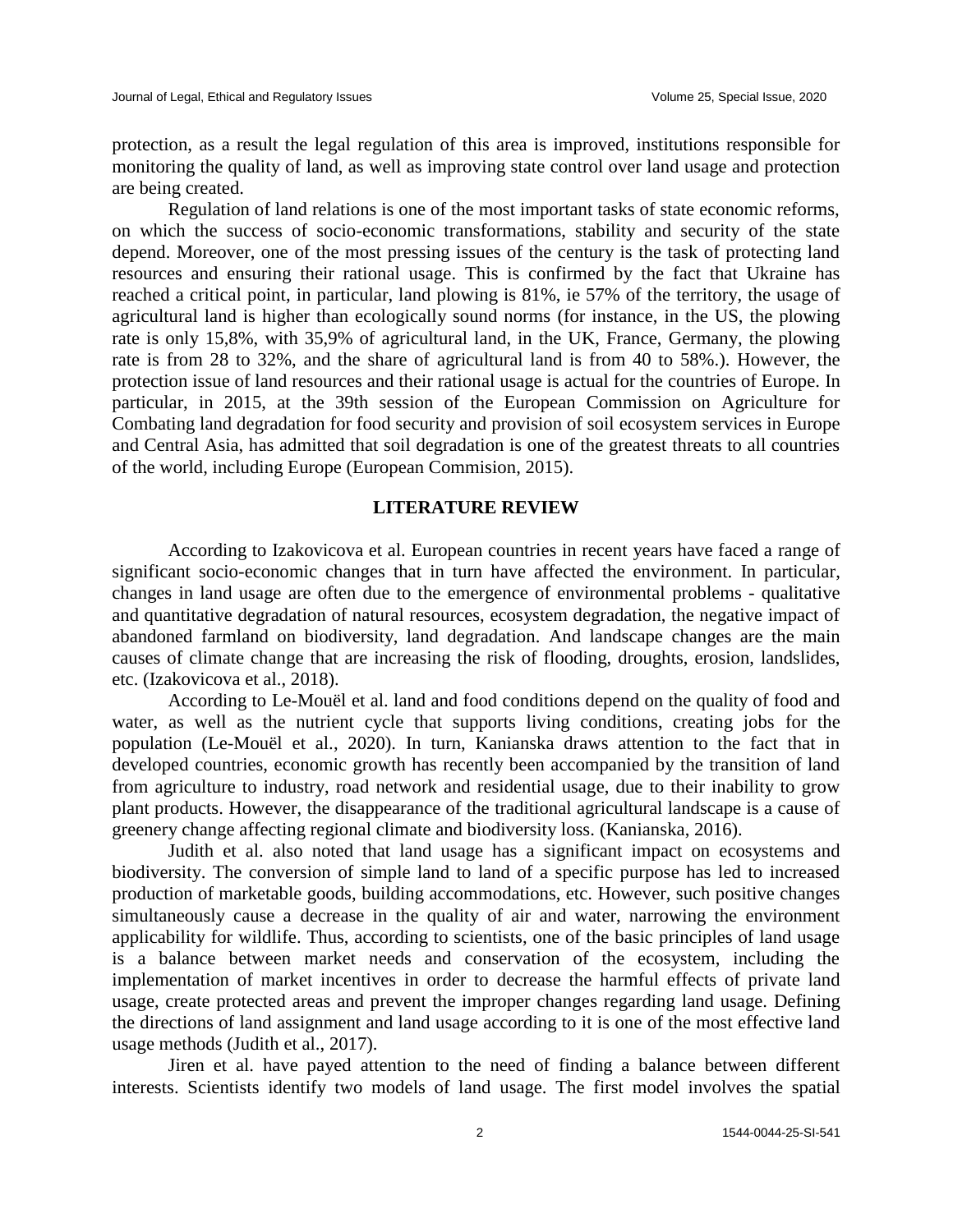limitation of production as a critical threat to biodiversity and the creation of protected areas. In contrast, the legal regime of land usage and division allows to enhance the production capacity of the state, but involves the use of biodiversity-friendly methods. (Jiren et al., 2017).

Cintina and Pukite have mentioned that land usage is influenced by a diversity of factors, including economic, social, managerial and political, technological, environmental and others. Moreover, improving land usage efficiency is an urgent problem in many countries, so there is a need to develop indicators for measuring land usage efficiency and methods of how to calculate its cost-effectiveness. On the other hand, the efficiency of land usage according to Vita Cintina and Vivita Pukite depends on state financial support of existing and new enterprises (Cintina & Pukite, 2018).

Metternicht points out that designation and land zoning practices regarding land usage are a driving force in protecting land resources, which contributes to environmentally sound land usage and land management, resulting in such positive effects as: combating land degradation, ecosystem restoration, territorial orientation towards sustainable development. At the same time, the legal regime of land usage depends on taxation and promotion level of such usage. In this aspect, the state should stimulate land users to improve the quality of land resources, while combining socio-economic principles with environmental problems, which in turn enables the state to develop production and prevent soil degradation (Metternicht, 2017). Considering recent publications and research, it becomes clear that most of them are dedicated to balancing interests between land usage and environmental protection, which confirms the feasibility of studying these topics.

#### **METHODOLOGY**

Both general and specific methods of scientific knowledge have become the basis for the study of the legal regime of the land resources usage in the modern conditions of economic development. First of all, the monographic method allowed to reveal the provisions of the latest research and publications regarding this topic, to consider the impact of land usage on the state economy, the state of the environment, etc. Besides this, a comparative legal method was used in order to summarize the experience of Poland and Ukraine in the sphere of land protection and its rational usage. The formal and logical method deserves special attention because it allowed to study the rules of the legislation in Poland and Ukraine, as well as to formulate recommendations and conclusions on the results of the study.

#### **FINDINGS AND DISCUSSIONS**

Izakovicova et al. point out that there are many ways of protecting land resources, the usage of which, in most cases, is the prerogative of the state, and therefore public policy must be effective in this direction. Supporting the rational usage of natural resources and protecting the environment, as well as human health through legislation is very important. Thus, fines for irrational land usage, environmental pollution, and human health threats are one of the ways to minimize the threats of negligent land usage (Izakovicova et al., 2018).

Bogorka notes that the vast majority of agricultural land in Ukraine is in intensive use today, which in turn has a significant impact on their ecological state and resistance to degradation (Bogorka, 2017).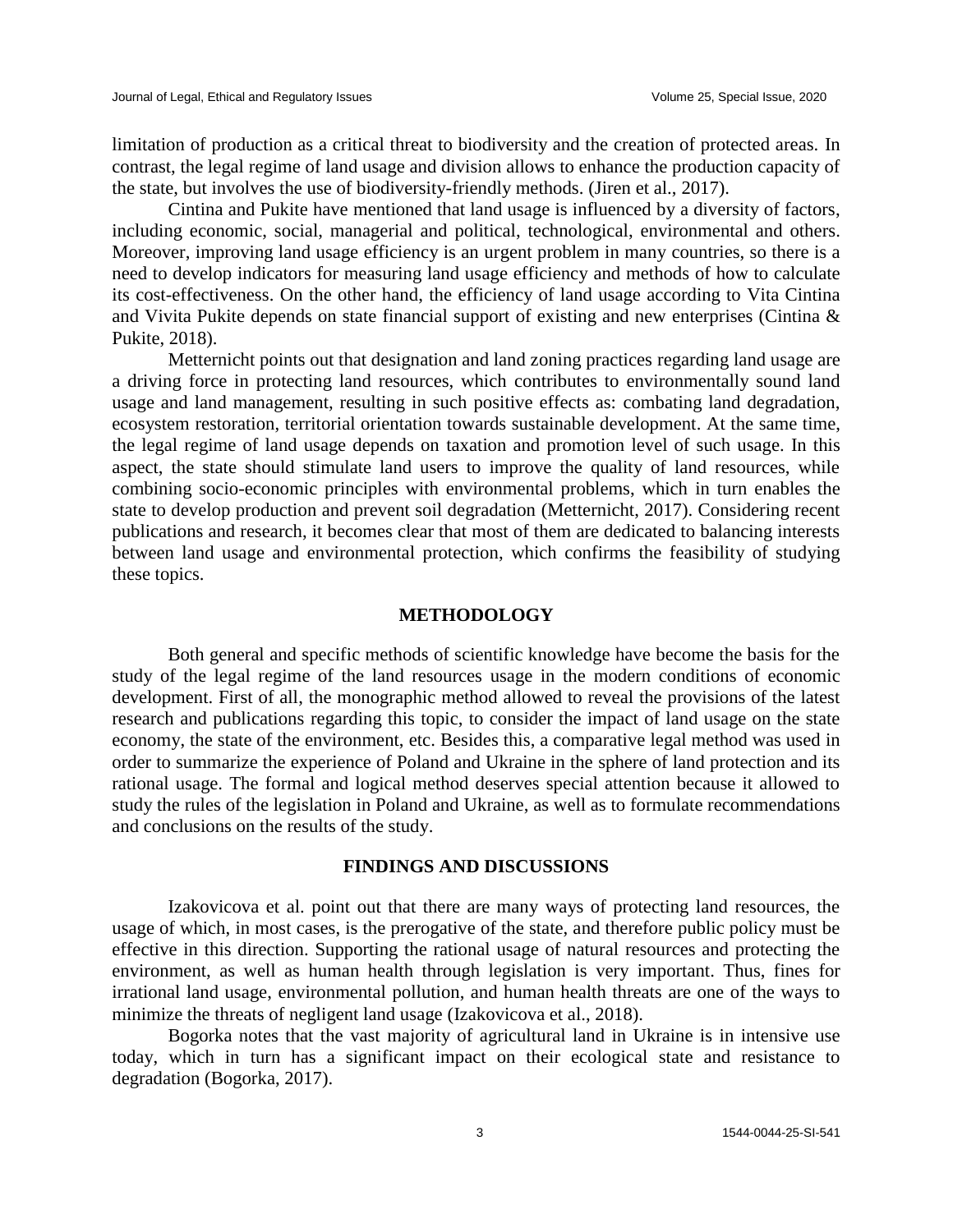The main reason for the irrational usage of agricultural land is the lack of interest of business owners in the creation of land management projects. The existance of such a document obliges land users to comply with scientifically sound and determined crop rotations, technological requirements, prescriptions for soil fertility conservation and anti-erosion measures, moreover, this document is a basis for inspecting the compliance of economic activity on a specific land plot to the project provisions. In case of irrational land usage (violation of the acreage structure, failure to comply with the requirements of the allocation of land for convertible husbandry, a significant reduction in the amount of organic fertilizers, etc.), manufacturers want their land not to become objects of state control. (Lozynska & Baidyk, 2018).

Instead, the following enforcement levers are used to ensure the rational usage and reproduction of soil fertility in Ukraine:

- 1. Payment for land usage;
- 2. Extra taxation for the usage of environmentally friendly means and measures;
- 3. Penalties for deterioration of soil quality, penalties for violation of principles of balanced land usage;
- 4. Purchase of pollution, as well as environmental insurance rights.

In addition to the forced levers, it is worth mentioning the preferential tax regime in Ukraine, according to which: (1) citizens and legal entities are provided various preferential loans that allow to carry out the measures provided by national and regional programs for the rational usage and protection of land at the expense of their own funds or from savings, without implication of the budget funds; (2) landowners and land users are exempted from payment for land usage or are compensated for the undue share of income due to temporary conservation of degraded, low-productive, technogenically contaminated lands through land reclamation, as well as conservation and other works related to conservation, that have arisen out of their desire (Bodnaruk, 2018).

Poland's experience in protecting and rationalizing land resources is quite progressive and illustrative. In particular, an important document regulating the economic mechanism of protection and reproduction of soil fertility is the Rural Development Program for 2014-2020. Under this program, the state applies a mechanism of economic incentives, taking into account not the indicators of soil fertility, but the compliance with the relevant requirements of rational management in the framework of appropriate actions` packages. The Rural Development Program for 2014-2020 envisages the implementation of eight packages, such as: Holding extensive meadows, Soil and water protection & Organic farming. Specifically, if an Holding extensive meadows package was selected, then the contractor would automatically undertake:

- 1. Limit the nutrition of meadows with nitrogen;
- 2. Restrict agricultural operations;
- 3. Not to carry out drainage works;
- 4. Leave 5-10% of the area unmown for five years;
- 5. Gather a maximum of two mowing during the period June 1 September 30;
- 6. Gather the mown bulk during for two weeks.

Thus, if a person complies with these restrictions, the state will pay him 500 PLN for every hectare of meadow he or she uses. Next, we consider the Soil and water protection package of Rural Development Program, according to which a person is obliged to use agrotechnical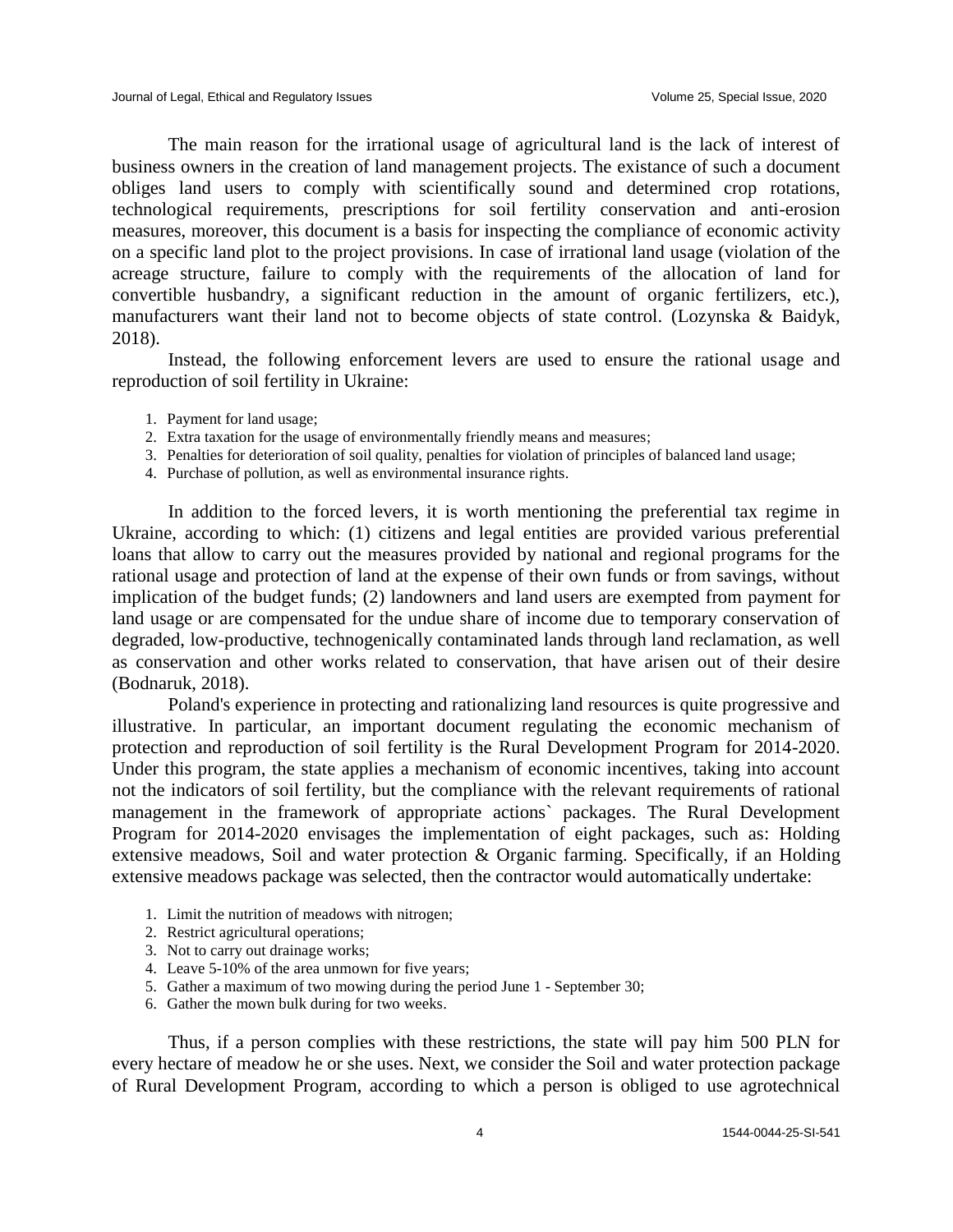techniques for a certain period, for example, to cultivate across the slope winter intermediate and post-harvest crops and protective strips on arable lands in places of erosion, if the slope has more than 20%. The state, in turn, is obliged to provide persons who fulfill their obligations to make payments every year during five-year period. Moreover, as a rule, 19.4% of the state's land is expected to be supported under this package.

It should be mentioned that such a practice of stimulating the rational usage of land resources would be effective and rational in Ukraine, but a significant obstacle to the implementation of this idea is the state budget, which will not be able to cover this amount of the expenditures. Moreover, the issue is compounded by the high level of political corruption in Ukraine (Kulish et al., 2018). Since 2014, the financial performance of this mechanism have also worsened in Poland, which in turn has reduced the number of participants in such packages, as the reduction of payments has become a significant threat to the loss of competitiveness in the domestic and foreign markets for most participants.

#### **RECOMMENDATIONS**

In the context of modern economic development, the priority is given to ensuring the rational usage and reproduction of the land resources fertility, in view of this, it is recommended to pay particular attention to the Poland experience, where the state provides financial support in the form of surcharges to those users who fulfill the determined conditions of land usage. The introduction of such a mechanism should be simultaneously accompanied by the search of financing sources for such expenditures.

#### **CONCLUSIONS**

Thus, in the modern economic environment, such an aspect of the legal land usage regime as protection of land resources is important, as negligent treatment of land leads to the loss of states` land fund, which in turn threatens the food security and stability of the economy in general. Maintaining a balance between market needs and the need to preserve the ecosystem must be a fundamental principle of land usage. At the same time, the basis for rational land usage should be proper legal regulation in this area. It is concluded that one of the reasons for the irrational land usage in Ukraine is the lack of interest of businessmen in creating land management projects, despite the fact that the state provides special levers of influence on unscrupulous land users. At the same time, in Poland the government is encouraging land users to the rational exploitation through the financial support of such activities. Moreover, if the conditions for revising the state budget and determining the sources of financing such expenditures are revised, then such a mechanism can be introduced in Ukraine.

#### **REFERENCES**

Bodnaruk, I.L. (2018). Ecological and economic mechanism for the rational usage, reproduction and protection of land resources. *Economy and society*, *14*(2), 87-91.

Bogorka, M.O. (2017). Comprehensive environmental and economic assessment of land usage in Ukraine. *Scientific Journal of the International Humanities University*, *27*(1), 55-59.

Cintina, V., & Pukite, V. (2018). Analysis of influencing factors of use of agricultural land. *Research for Rural Development, 1*(1), 181-187.